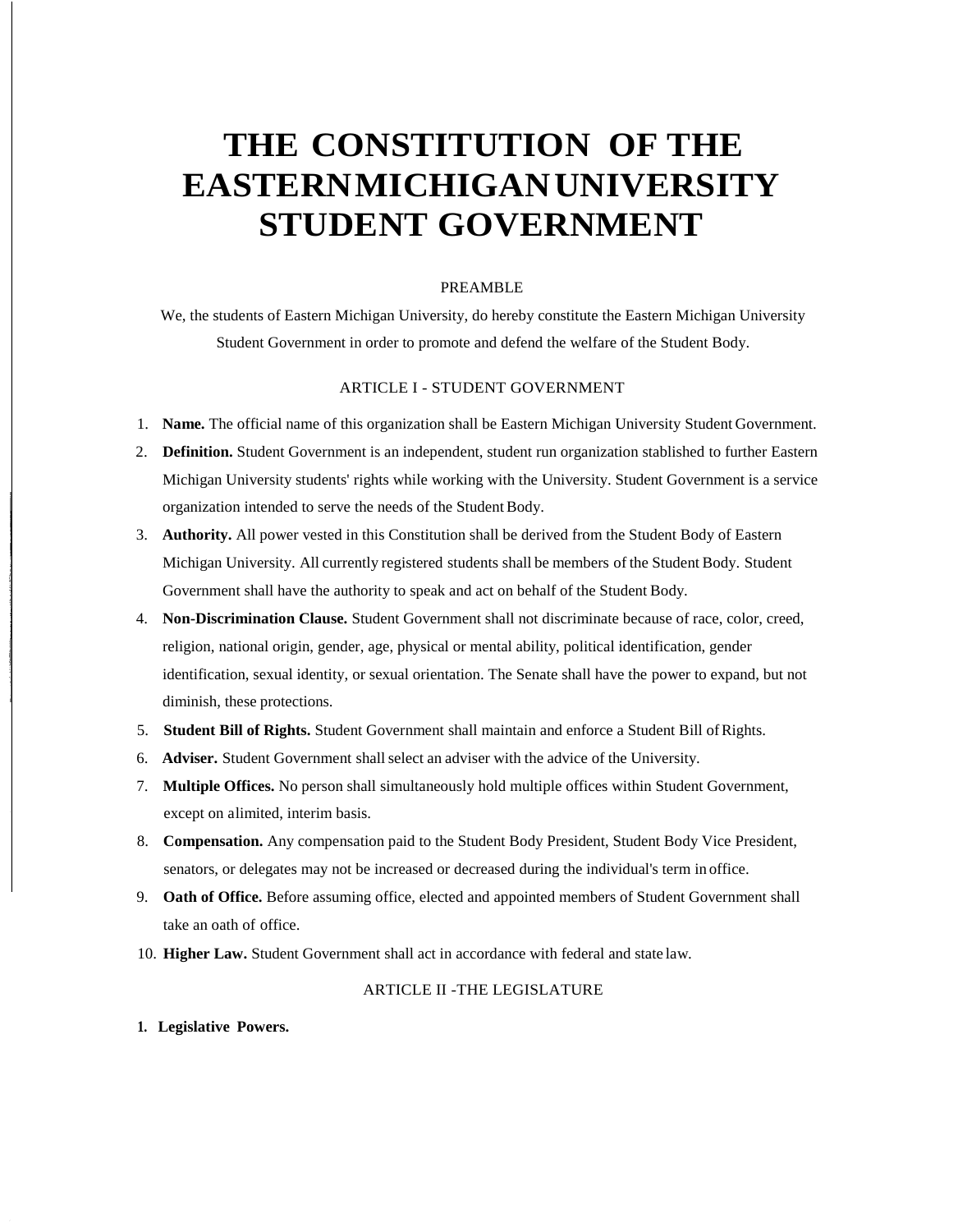- a. All legislative power shall be vested in the Student Senate (herein referred to as the "Senate" or "Student Senate").
- b. The Senate shall be empowered to research, investigate, and pass resolutions on issues affecting the Student Body in order to advise the University on the will of the Student Body.
- c. The Senate shall possess the power to determine its own organizational structure, so long as it does not conflict with this Constitution.
- d. The Senate may exercise additional powers that do not conflict with thisConstitution.
- **2. Composition.** The Senate shall consist of senators and may also consist of delegates.
- **3. Senators.**
	- a. There shall be one (1) Senator for every 1,000 registered students, or fraction thereof. The total student enrollment for the university for the immediately preceding fall semester, as determined by the President of the University, shall be used to determine the size of the Senate for the next annual election. This enumeration shall occur annually no later than sixty (60) Calendar days before the annual election of Senators.
	- b. All Senators shall be elected at-large by an annual popular election of the entire Student Body at a date and time prescribed by theSenate.
	- c. Senators shall be elected for a term of one (1) year.
	- d. All currently registered students shall be eligible to serve as a Senator so long as they maintain good academic and judicial standing as defined by the chief academic officer of the University.
	- e. Senators shall possess one (1) vote on all substantive and procedural matters before the Senate. Absentee and proxy voting shall be prohibited. All Senators shall vote on every question before the Senate unless the Senator has a conflict of interest on the question, in which case the Senator must disclose the conflict of interest to the Senate before the vote.
	- f. The Senate shallpossess the power to fillvacancies among Senators overthe course ofthe term by way of appointment
- **4. Delegates.** In addition to the Senators, the Senate may, through its bylaws, create up to five (5) delegate positions to represent different constituencies on campus. If the Senate takes such action, it shall establish the process for appointing and removing delegates and the rules applicable to delegates.
- **5. Meetings.**
	- a. The Senate shall meet no less than once per month during the fall and winter semesters at a date, time, and place prescribed bythe Senate.
	- b. Quorum shall be a majority of the Senate.
	- c. All meetings of the Senate shall be held in open session and minutes shall be made public, except that the Senate may enter into closed session by a majority vote to discuss attorney-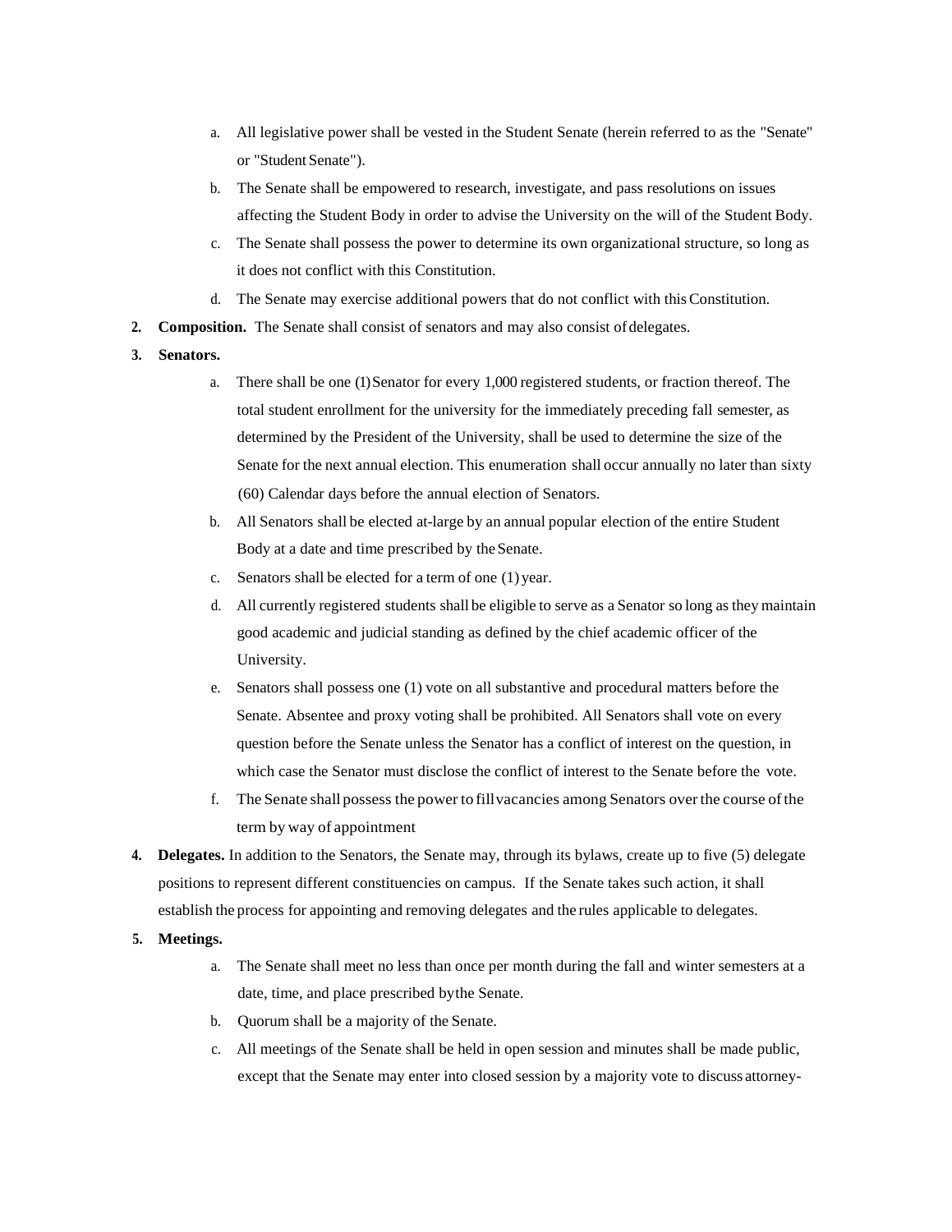client privileged communications. Minutes of meetings held in closed session may be withheld from public view

#### ARTICLE III -THE EXECUTIVE

1. **Executive Power.** All executive power shall be vested in the Student Body President and Student Body VicePresident.

#### **2. Student Body President.**

- a. The Student Body President shall be the chief representative and spokesperson for the Student Body; shall serve as the chief executive officer of Student Government; shall have the authority to enter into agreements with other governing bodies with the advice and consent of the Senate; shall appoint student representatives to university committees; and may select employees of Student Government, as well as remove such employees.
- b. The Student Body President may veto resolutions passed by the Senate. Any veto must be accompanied by a written statement from the Student Body President explaining the reason(s) for the veto. If a resolution is not vetoed within ten  $(10)$  calendar days of passage, it shall be considered approved. An absolute two-thirds (2/3) of the Senate may override a veto.
- c. The Student Body President may exercise additional powers that do not conflict with this Constitution.

#### **3. Student Body Vice President.**

- The Student Body Vice President shall be the President of the Senate and preside over its meetings, but shall not vote, except when there is a tie.
- b. The Student Body Vice President may exercise additional powers that do not conflict with this Constitution.

## **4. Elections.**

- a. The Student Body President and Student Body Vice President shall be elected together as a ticket in an annual popular election of the entire Student Body at date and time prescribed by the Senate that shall be the same date and time as the annual election for Senators and referendum.
- b. All currently registered students shall be eligible to serve as Student Body President and Student Body Vice President so long as they maintain good academic and judicial standing as defined by the chief academic officer of the University.
- c. The Student Body President and Student Body Vice President shall be elected for a term of one (1)year.
- **5. Vacancies.**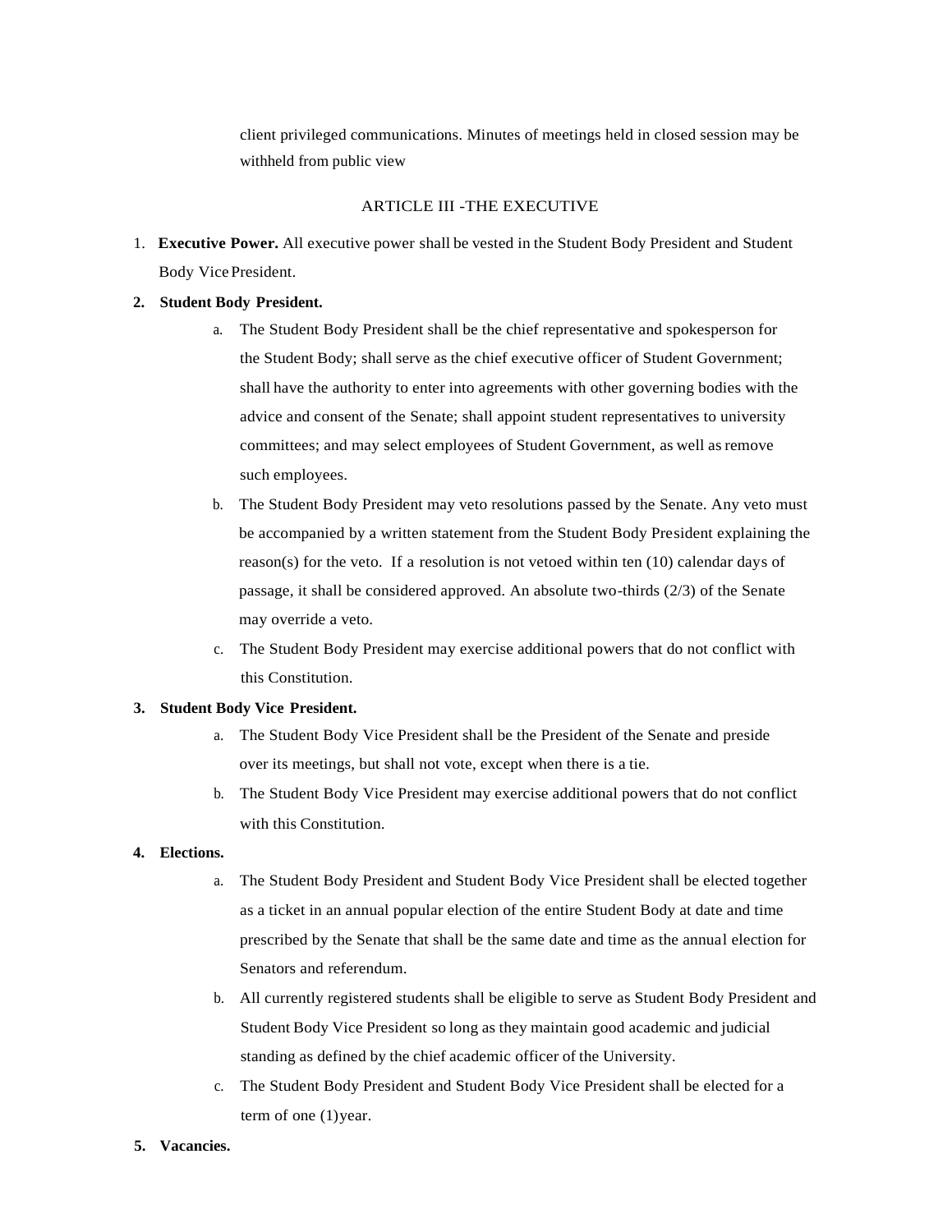- a. If the office the Student Body President becomes vacant, the Student Body Vice President shall assume the office of Student Body President for the remainder of the term.
- b. If the office of the Student Body Vice President becomes vacant, the Student Body President may appoint a replacement for the remainder of the term, subject to the approval of two-thirds (2/3) of the Senate.
- c. Should both the office of Student Body President and Student Body Vice President become vacant, the Senate shall select a Student Body President from among the Student Body by an absolute majorityvote.

#### ARTICLE IV -JUDICIAL PROCEEDINGS

#### **1. Impeachment.**

- a. The Student Body President, Student Body Vice President, or senators may be impeached upon a vote by an absolute two-thirds (2/3) of the Senate for reasons of malfeasance in office, misappropriation of Student Government resources, or violation of the oath of office.
- b. The Senate may not conduct a hearing and vote to impeach unless a written article of impeachment outlining the reasons for impeachment has been signed by an absolute majority of the Senate at least seven (7) calendar days before the hearing and vote to impeach. Once signed by an absolute majority of the Senate, an article of impeachment must be voted on by the Senate.
- c. Impeachment proceedings must permit the accuser(s) and the accused to have equal time to present evidence and call witnesses, not less than twenty (20) minutes each.
- d. The Senate may establish other procedures for conducting impeachment proceedings that do not conflict with this Constitution.
- 2. **Removal Due to Ineligibility.** The Student Body President, Student Body Vice President, a senator, or a delegate is automatically and immediately removed from office upon receipt by the Senate of written notification from the chief academic officer of the University that the individual is not a registered student at the University, not in good academic standing with the University, and/ or not in good judicial standingwith the University.
- 3. **Censure.** The Senate shall have the power to censure members of the Student Government by a method prescribed in the bylaws.
- 4. **Judicial Proceedings.** The Student Senate may create other judicial proceedings that do not conflict with this Constitution.
- 5. **Due Process.** All judicial and impeachment proceedings by the Senate must afford due process to all parties.